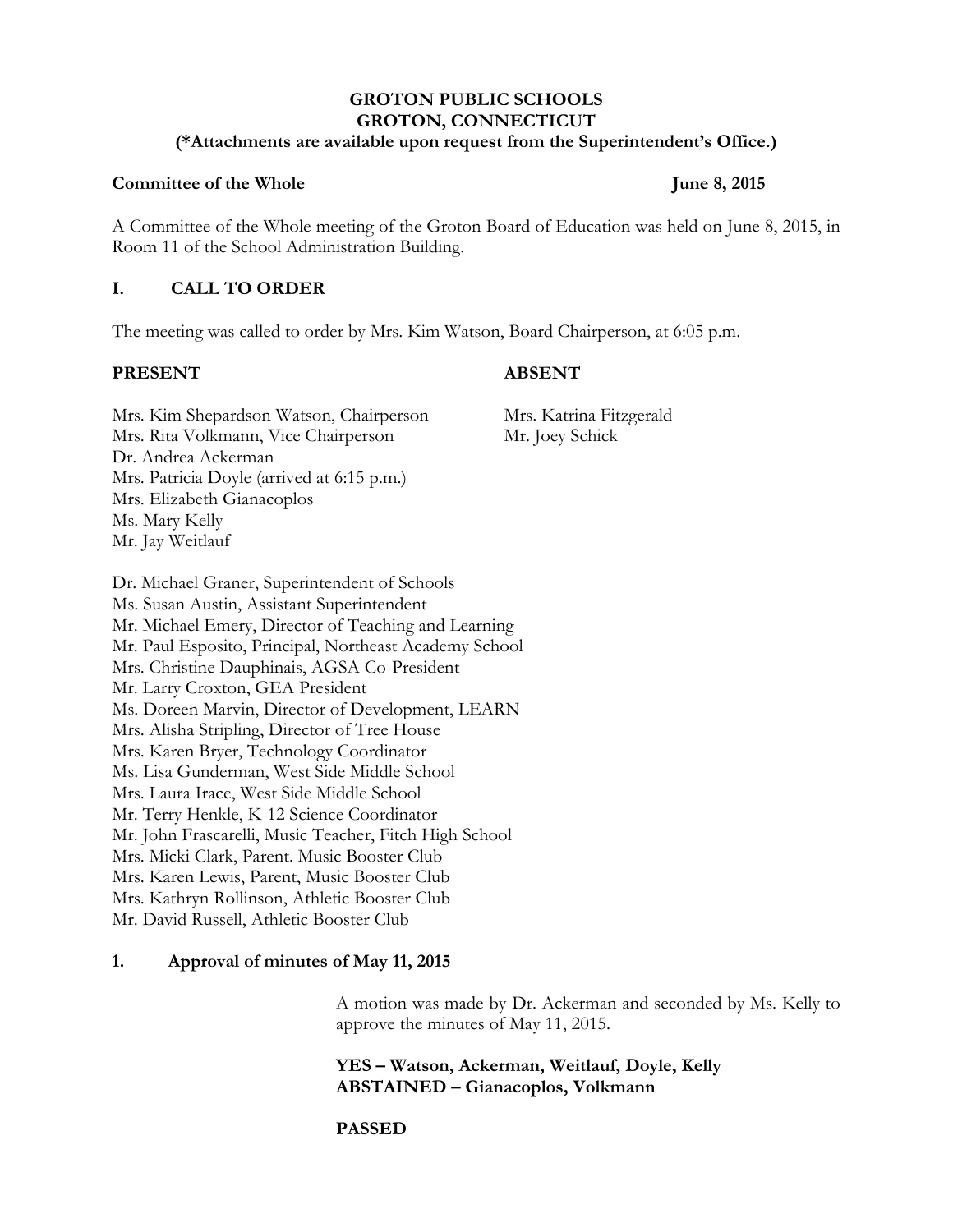**Committee of the Whole June 8, 2015 Page 2**

## **2. Update regarding Science CMT Follow-up**

Mr. Henkle, K-12 Science Coordinator, gave an overview **[ATTACHMENT #1]** of the progress as a result of the Science CMT scores at the elementary level. He stated that he will be working with the middle school and high school this summer. He further noted that the pilot program was conducted at CMS, WSM and PV and that in the fall he will be getting the Connecticut Science to come to the district to do PD.

## **3. Discussion of the Flip Classroom**

Ms. Bryer, Technology Coordinator, along with Lisa Gunderman and Laura Irace gave an overview **[ATTACHMENT #2]** of the Flip Classroom. She noted that videos were part of the Math Curriculum.

## **4. Presentation on the Tree House**

Mrs. Stripling, Director of Tree House, gave an overview **[ATTACHMENT #3]** of the Tree House Program. She outlined the progression of the program and plans for the future, including a third site for next year at NEA.

## **5. Update regarding Booster Club operations and finances**

Mr. John Frascarelli, Music teacher at Fitch High School, along with Micki Clark and Karen Lewis, gave an overview of the Music Booster Club and its operation:

- $\triangleright$  They pay taxes;
- $\triangleright$  They have by-laws;
- $\triangleright$  They have officers;
- $\triangleright$  They have monthly meetings;
- $\triangleright$  They utilize clinicians;
- $\triangleright$  The purpose of the Boosters is to supplement what the BOE gives to the Music Department;
- > They have 1 million dollar insurance coverage;
- $\triangleright$  They pay festival fees;
- $\triangleright$  They pay for repairs;
- $\triangleright$  They provide scholarships.

Mrs. Kathryn Rollinson, Athletic Boosters, gave an overview of the Athletic Boosters Club and its operations:

- $\triangleright$  The Athletic Boosters are a 501.C.3; they have not paid taxes in the past, however, will be filing taxes due to the changes with the IRS;
- $\triangleright$  They are not insured;
- $\triangleright$  All activities are held at FHS;
- They have volunteers who conform with the Volunteer Policy and are fingerprinted;
- $\triangleright$  Budgeting is handled by the Treasurer of the Booster Club;
- $\triangleright$  Each club must commit to 18 hours of concession stand duty per Team;